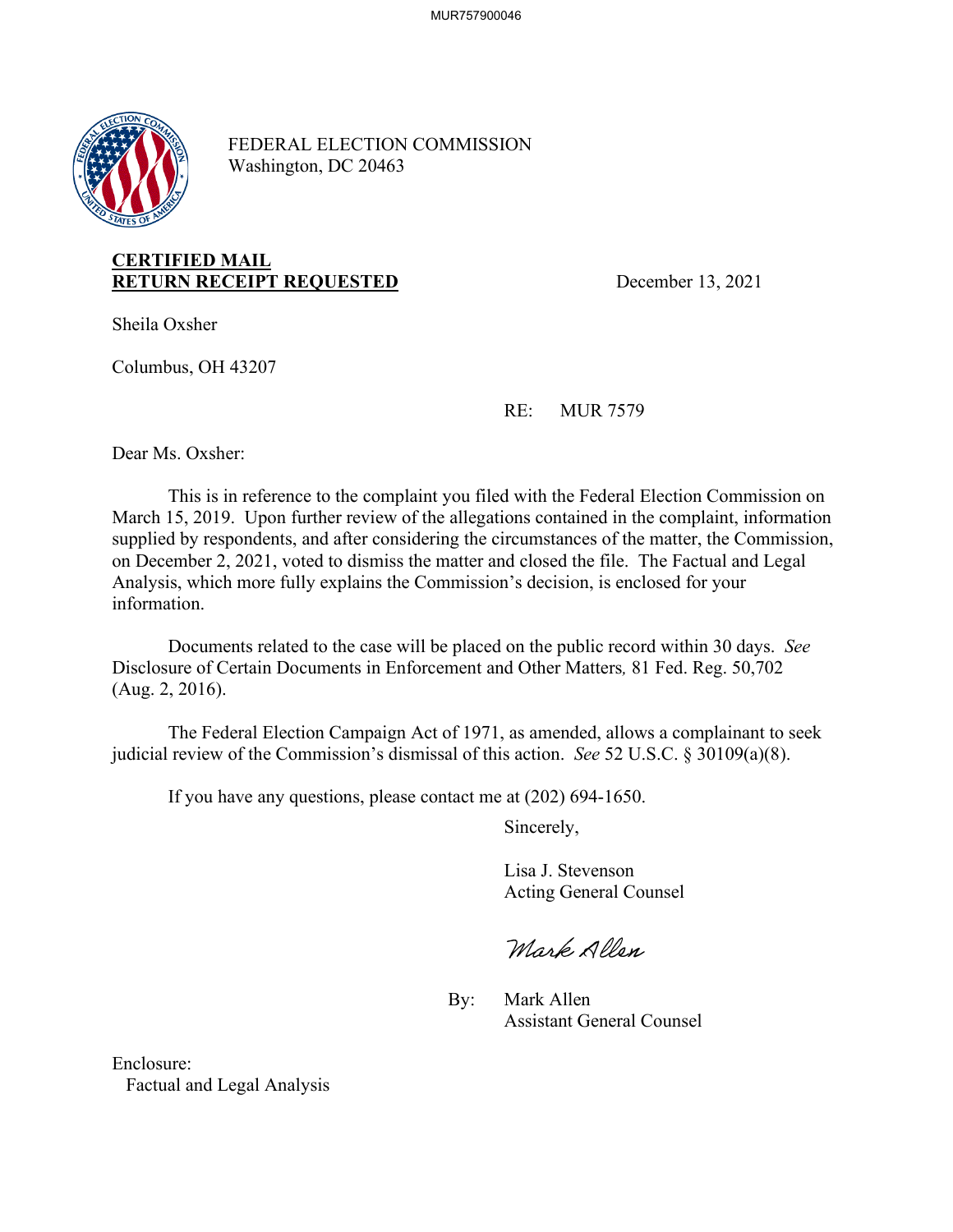| 1                | FEDERAL ELECTION COMMISSION                                                                              |                                                                                                        |                 |
|------------------|----------------------------------------------------------------------------------------------------------|--------------------------------------------------------------------------------------------------------|-----------------|
| $\overline{2}$   | <b>FACTUAL AND LEGAL ANALYSIS</b>                                                                        |                                                                                                        |                 |
| 3<br>4<br>5<br>6 | <b>RESPONDENTS:</b>                                                                                      | Rashida Tlaib for Congress<br>and Soh Suzuki in his official capacity<br>as treasurer<br>Rashida Tlaib | <b>MUR 7579</b> |
| 7                | <b>INTRODUCTION</b><br>I.                                                                                |                                                                                                        |                 |
| $\,8\,$          | This matter was generated by a Complaint filed with the Federal Election Commission                      |                                                                                                        |                 |
| 9                | (the "Commission"). <sup>1</sup> The Complaint alleges that Rashida Tlaib for Congress and Soh Suzuki in |                                                                                                        |                 |
| $10\,$           | his official capacity as treasurer ("Committee") and Rashida Tlaib (collectively, "Respondents")         |                                                                                                        |                 |
| 11               | violated the Federal Election Campaign Act of 1971, as amended (the "Act"), and Commission               |                                                                                                        |                 |
| 12               | regulations by converting campaign funds to personal use by making two candidate salary                  |                                                                                                        |                 |
| 13               | payments to Tlaib after the date of the general election. <sup>2</sup>                                   |                                                                                                        |                 |
| 14               | As set forth below, the Commission exercises its prosecutorial discretion and dismisses                  |                                                                                                        |                 |
| 15               | the allegation that Respondents violated 52 U.S.C. § 30114(b) and 11 C.F.R. § 113.1(g)(1)(i)(I)          |                                                                                                        |                 |
| 16               | by converting campaign funds to personal use.                                                            |                                                                                                        |                 |
| 17               | <b>FACTUAL AND LEGAL ANALYSIS</b><br>II.                                                                 |                                                                                                        |                 |
| 18               | A.                                                                                                       | <b>Factual Background</b>                                                                              |                 |
| 19               | Rashida Tlaib was a first-time candidate in Michigan's 13th Congressional District in                    |                                                                                                        |                 |
| 20               | 2018. <sup>3</sup> During the first four months of 2018 she worked full-time at Sugar Law Center for     |                                                                                                        |                 |

 $\mathbf{1}$ <sup>1</sup>*See* 52 U.S.C. § 30109(a)(1).

 $\sqrt{2}$ 2 The Complaint also alleges Tlaib violated the law by running in a Congressional district in which she did not live and refusing to disclose income and the source thereof on her financial disclosure forms for the U.S. House of Representatives upon her election. The Commission lacks jurisdiction to consider these allegations.

 $\sqrt{3}$  primary election on August 7, 2018, and won the general election on November 6, 2018. *See* FEC, FEDERAL <sup>3</sup>*See* Rashida Tlaib for Congress Resp. at 2 (May 13, 2019) ("Tlaib Resp."). Tlaib won the Democratic ELECTIONS 2018: ELECTION RESULTS FOR THE U.S. SENATE AND THE U.S. HOUSE OF REPRESENTATIVES (Oct. 2019), [https://www.fec.gov/resources/cms-content/documents/federalelections2018.pdf.](https://www.fec.gov/resources/cms-content/documents/federalelections2018.pdf)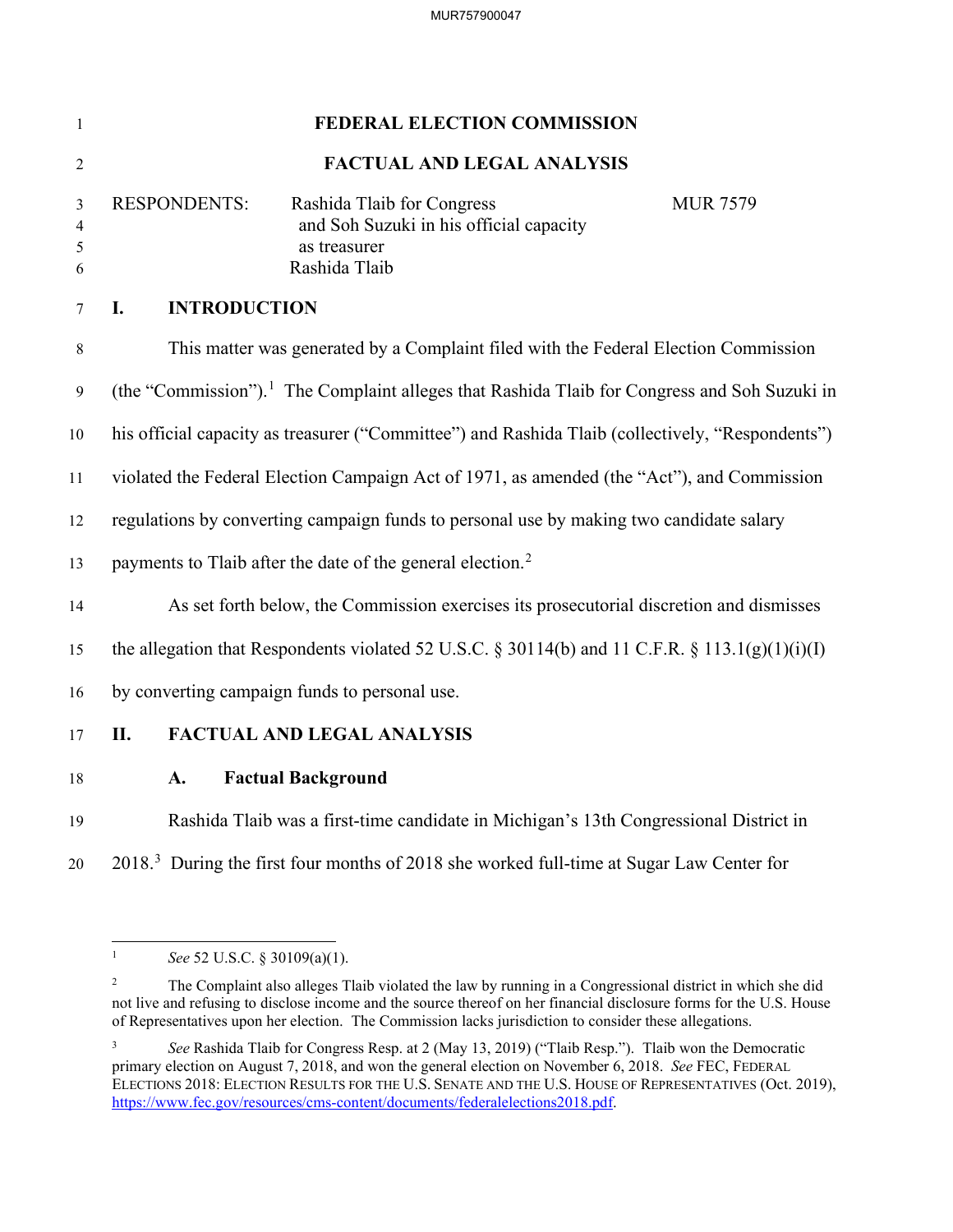Page 2 of 6 MUR 7579 (Rashida Tlaib for Congress, *et al.*) Factual and Legal Analysis

- 1 Economic & Social Justice in Detroit.<sup>4</sup> On May 1, 2018, Tlaib reduced her employment by 85%,
- 2 reducing her total income to about \$200 per week.<sup>5</sup> During the candidate's primary election
- 3 campaign and carrying on through the general election campaign, the Committee paid Tlaib a bi-
- 4 weekly salary of \$2,000.<sup>6</sup> The Complaint identifies two salary payments totaling \$17,500 that
- 5 were disbursed to Tlaib after the November 6, 2018, general election: \$2,000 on November 16,
- 6 2018, and \$15,500 on December 1, 2018.<sup>7</sup>
- 7 According to the Complaint, these payments violated the Act and Commission
- 8 regulations because they were made after Tlaib won the general election on November 6, 2018,
- 9 and was no longer a candidate.<sup>8</sup> Respondents contend that "[a]ll salary payments were for the
- 10 covered period prior to the November 6, 2018 general election," and therefore do not violate the
- 11 Act or Commission regulations.<sup>9</sup>
- 

12 While this matter was pending with the Commission, the Office of Congressional Ethics,

13 on April 13, 2019, commenced a preliminary review into the Committee's salary payments to

 $\overline{4}$ 4 Tlaib Resp. at 2; *see* SUGAR LAW CTR., [https://www.sugarlaw.org/](https://www.sugarlaw.org) (last visited Mar. 26, 2021).

 $5\overline{)}$ Tlaib Resp. at 2.

<sup>6</sup>  of \$45,500 in salary payments to Tlaib. *See* Rashida Tlaib for Congress, 2018 July Quarterly Report at 298-99 Report at 90 (Dec. 5, 2018); Rashida Tlaib for Congress, 2018 Year-End Report at 32 (Jan. 22, 2019); *see also* Tlaib 6 The Committee made its first salary payment to Tlaib on May 7, 2018, *see* Rashida Tlaib for Congress, 2018 July Quarterly Report at 298 (July 15, 2018), and through December 1, 2018, the Committee disbursed a total (July 15, 2018); Rashida Tlaib for Congress, 2018 12-Day Pre-Primary Report at 113 (July 26, 2018); Rashida Tlaib for Congress, Amended 2018 October Quarterly Report at 291-92 (Nov. 26, 2018); Rashida Tlaib for Congress, 2018 12-Day Pre-General Report at 87-88 (Oct. 25, 2018); Rashida Tlaib for Congress, 2018 30-Day Post-General Resp. at 2.

 allegations, but does not cite a specific article. *See id.* at 1; Joe Schoffstall, *Rashida Tlaib Paid Herself \$45,500*  7 Compl. at 1-2 (Mar. 15, 2019). The Complaint references the Washington Free Beacon as the source of the *from Campaign Funds*, WASH. FREE BEACON (Mar. 1, 2019),<https://freebeacon.com/politics/rashida-tlaib-paid>herself-45500-from-campaign-funds/.

 $\,$  8  $\,$ Compl. at 1.

 payment to be made *by* the date of the general election. *Id.* Respondents further assert that the total salary paid to income (\$129,357) and less than the annual salary of a U.S. Representative (\$174,000). *Id.* at 3. 9 Tlaib Resp. at 2-5. In particular, Respondents argue that, under their interpretation, Commission regulations permit payment of salary covering time through the date of the general election but do not require that Tlaib in 2018 (\$45,500) did not exceed the maximum amount allowed because it was less than her 2017 earned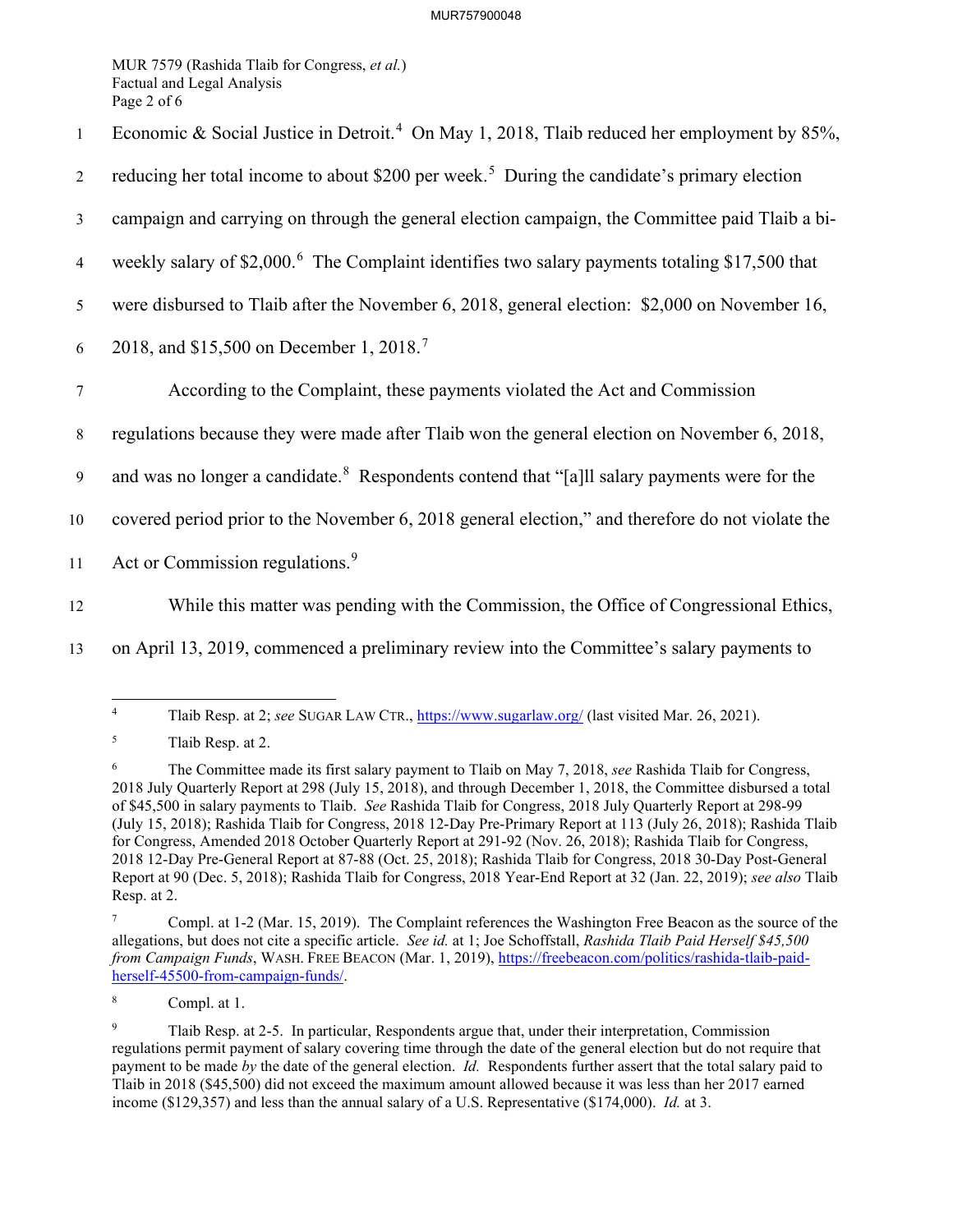Page 3 of 6 MUR 7579 (Rashida Tlaib for Congress, *et al.*) Factual and Legal Analysis

- 1 Tlaib and then on August 16, 2019, referred the matter to the U.S. House of Representatives
- 2 Committee on Ethics ("House Ethics Committee") for further [investigation.](https://investigation.10)<sup>10</sup> On July 23, 2020,
- 3 the House Ethics Committee completed its investigation and issued a report with its findings and
- 4 conclusions on August 7, 2020.<sup>11</sup> The report concluded that \$10,800 of the Committee's post-
- 5 election salary payments to Tlaib corresponding to post-election periods were "inconsistent with
- 6 [the Act]'s personal use restrictions."<sup>12</sup> As a result, the House Ethics Committee directed Tlaib
- 7 to reimburse her campaign \$10,800 within a year of August 7, 2020.<sup>13</sup> The Committee's
- 8 disclosure reports show that Tlaib made the required reimbursements in seven installments
- 9 between November 13, 2020, and August 3, 2021.<sup>14</sup>

 $10<sup>10</sup>$ 4114 at 1 & ¶ 10 (Aug. 9, 2019) ("OCE Report"),<https://oce> [house.gov/sites/congressionalethics](https://house.gov/sites/congressionalethics) [house.gov](https://house.gov)/ ethics.house.gov/files/documents/Referral%20Exhibits.pdf. On August 9, 2019, the Office of Congressional Ethic ("OCE") found that there is "substantial reason to believe that Rep. Tlaib converted campaign funds from Rashida bona fide campaign or political purposes" and voted to refer the matter to the House Ethics Committee. OCE Report at 1 & ¶ 10. On August 16, 2019, OCE transmitted its report and findings to the House Ethics Committee. *Id.*  $\P$  11. On November 14, 2019, the House Ethics Committee announced it would review the matter further to <sup>10</sup>*See* OFFICE OF CONG. ETHICS, FINDINGS OF FACT AND CITATIONS TO LAW AND EXHIBITS, REVIEW NO. 19 files/documents/OCE%20Review%20No.%2019-4114 Referral.pdf; <https://oce.house.gov/sites/congressional> Tlaib for Congress to personal use or Rep. Tlaib's campaign committee expended funds that were not attributable to "gather additional information" and published the OCE Report, accompanying exhibits, and Tlaib's response. Press Release, U.S. House of Representatives Comm. on Ethics, Statement of the Chairman and Ranking Member of the Committee on Ethics Regarding Representative Rashida Tlaib (Nov. 14, 2019),<https://ethics.house.gov/press>release/statement-chairman-and-ranking-member-committee-ethics-regarding-representative-17.

 $11\,$ COMM. ON ETHICS, IN THE MATTER OF ALLEGATIONS RELATING TO REPRESENTATIVE RASHIDA TLAIB, H.R. REP. NO. 116-473 (2020) ("HEC Report"), <https://www.govinfo.gov/content/pkg/CRPT-116hrpt473/pdf/CRPT>-116hrpt473.pdf.

 $12$ <sup>12</sup>*Id.* at 1-2

 $13$  relevant FECA requirements" and described the violation as "one of bad timing and not ill intent." *Id.* at 1-2. The thus decided that a sanction was not warranted. *Id.* at 2. Id. at 2. The report also noted, however, that "Tlaib engaged in good faith efforts to comply with the House Ethics Committee concluded that there was no evidence that Tlaib "sought to unjustly enrich herself" and

 $14$  Report at 256 (Apr. 15, 2021); Rashida Tlaib for Congress, 2020 30-Day Post General Report at 451 (Dec. 3, 2020). <sup>14</sup>*See* Rashida Tlaib for Congress, 2021 October Quarterly Report at 814 (Oct. 15, 2021); Rashida Tlaib for Congress, 2021 July Quarterly Report at 762 (July 15, 2021); Rashida Tlaib for Congress, 2021 April Quarterly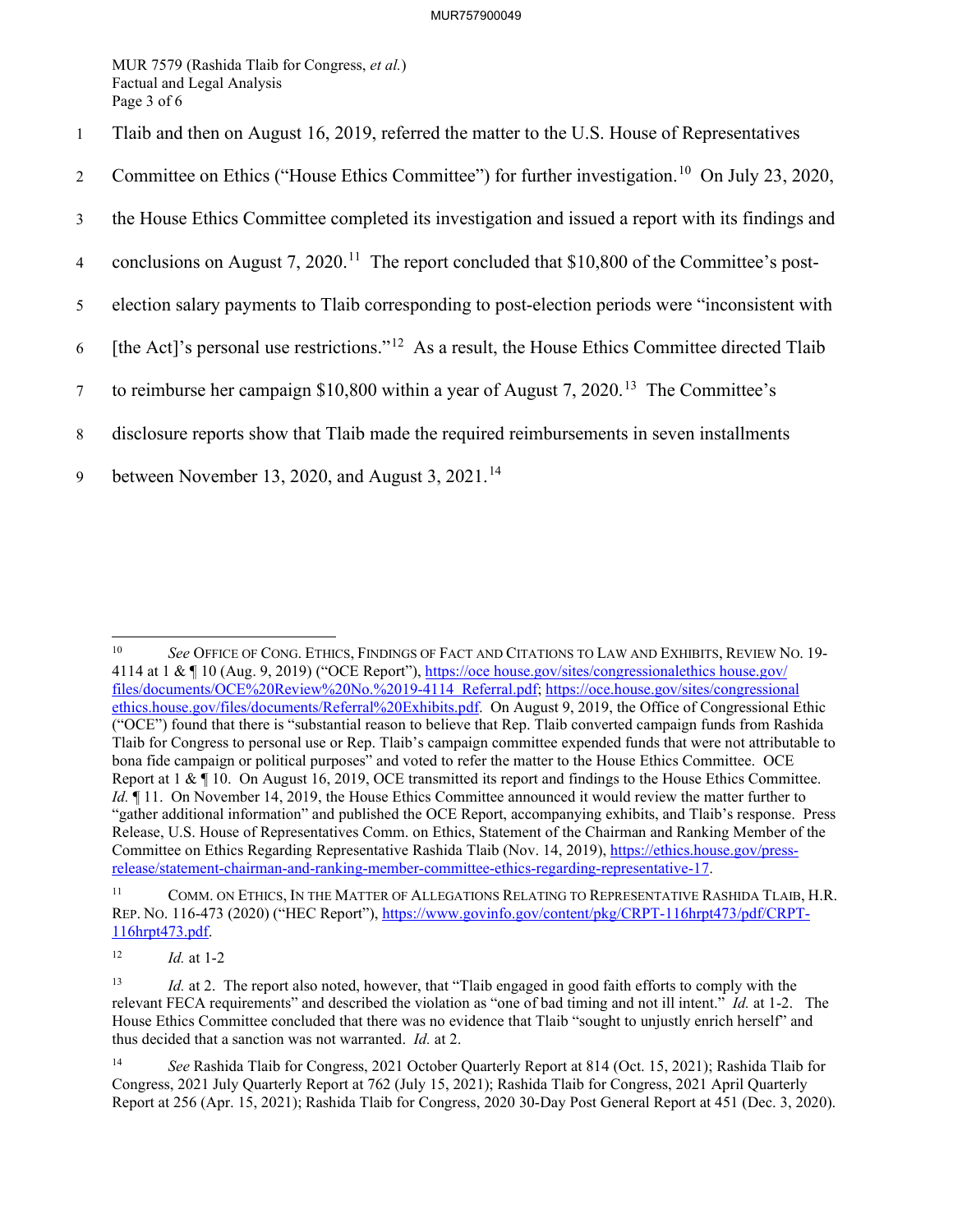Page 4 of 6 MUR 7579 (Rashida Tlaib for Congress, *et al.*) Factual and Legal Analysis

1 **B. Legal Analysis** 

4 [candidate.](https://candidate.15)<sup>15</sup> However, a contribution shall not be converted by any person to personal use.<sup>16</sup> 5 "Personal use" means any use of funds in a campaign account of a present or former candidate to 7 candidate's campaign or duties as a federal [officeholder.](https://officeholder.17)<sup>17</sup> 2 Under the Act, a contribution accepted by a candidate may be used by the candidate for 3 otherwise authorized expenditures in connection with the campaign for federal office of the 6 fulfill a commitment, obligation, or expense of any person that would exist irrespective of the

10 specified [criteria.](https://criteria.18)<sup>18</sup> A candidate's principal campaign committee may pay a salary to the 14 becoming a [candidate.](https://candidate.19)<sup>19</sup> Any earned income that a candidate receives from salaries or wages 17 salary to a candidate before the filing deadline for access to the primary election ballot for the 8 The Act and Commission regulations enumerate certain expenses that are considered *per*  9 *se* "personal use" and thus prohibited, including salary payments to a candidate that do not meet 11 candidate that will not constitute personal use of campaign funds so long as it does not exceed 12 the lesser of the minimum salary paid to a Federal officeholder holding the Federal office that the 13 candidate seeks or the earned income that the candidate received during the year prior to 15 from any other source, however, shall count against the minimum salary paid to a federal 16 officeholder holding the seat sought by the [candidate.](https://candidate.20)<sup>20</sup> Moreover, the committee shall not pay 18 Federal office that the candidate seeks, as determined by state  $law<sup>21</sup>$  During the time period in

- 17 Id. § 30114(b)(2); 11 C.F.R. § 113.1(g).
- $18\,$ 52 U.S.C. § 30114(b)(2); 11 C.F.R. § 113.1(g)(1)(i)(I).
- 19 11 C.F.R.  $\S$  113.1(g)(1)(i)(I).

 $20\,$ <sup>20</sup>*Id.* Upon request of the Commission, the candidate must provide evidence of earned income. *Id.* 

 $21$ *Id.* 

 $15\,$ 52 U.S.C. § 30114(a)(1).

<sup>16</sup> <sup>16</sup>*Id.* § 30114(b)(1).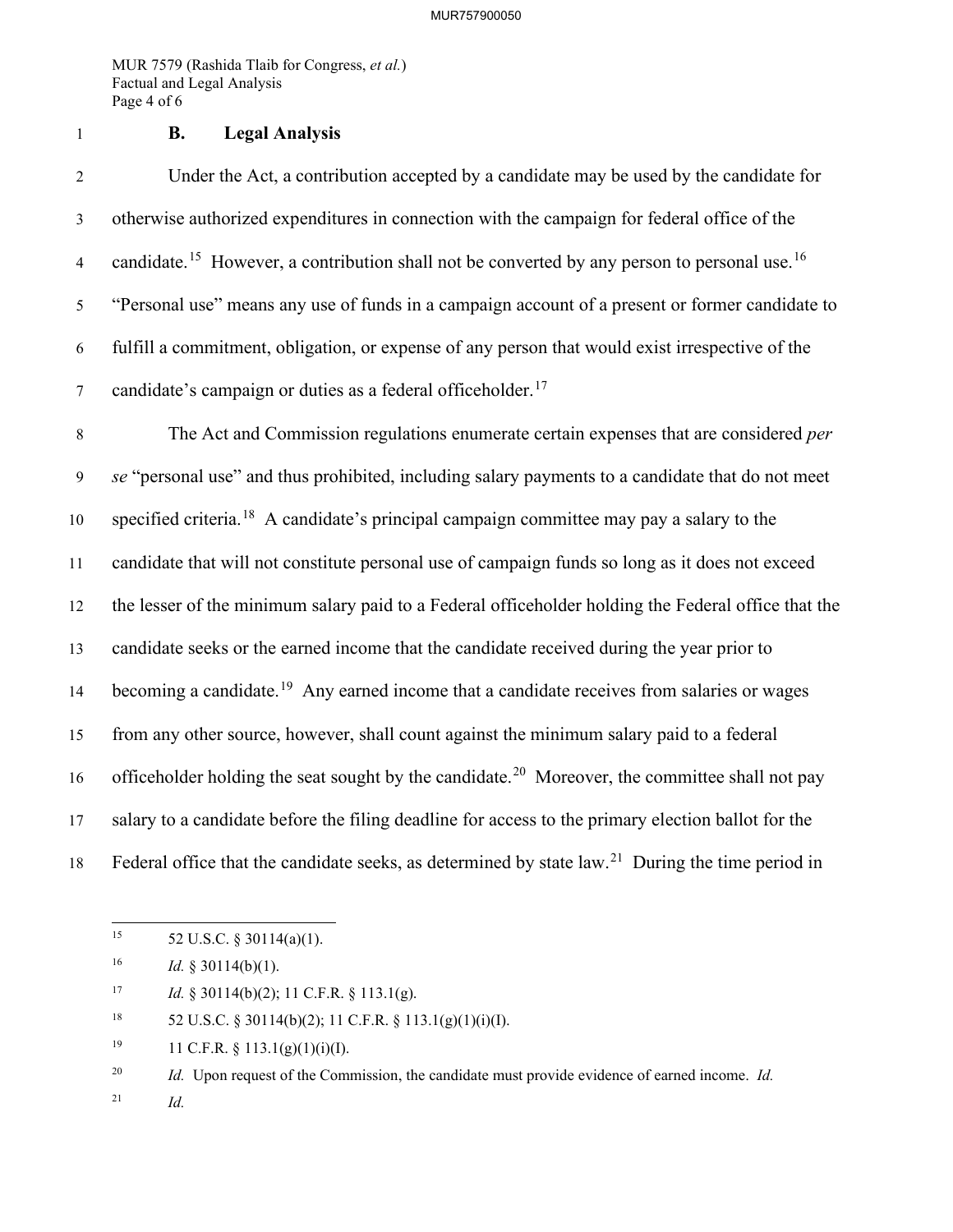Page 5 of 6 MUR 7579 (Rashida Tlaib for Congress, *et al.*) Factual and Legal Analysis

2 computed on a pro-rata [basis.](https://basis.22)<sup>22</sup> If the candidate wins the primary election, his or her principal 1 which a principal campaign committee may pay a salary to a candidate, such payment must be 3 campaign committee may pay him or her a salary from campaign funds through the date of the 4 general [election.](https://election.23)<sup>23</sup> The payment of salary to candidates that do not meet these conditions is 5 considered *per se* personal use.<sup>24</sup> 6 The Complaint in this matter alleges that the Committee impermissibly disbursed two

7 salary payments to Tlaib after the November 6, 2018, general election when she was no longer a

8 federal candidate. This same allegation was also the subject of congressional ethics proceedings

9 in the House of Representatives, which included an investigation by the House Ethics Committee

10 that involved reviewing more than 600 pages of materials and interviewing five witnesses,

11 including Tlaib [herself.](https://herself.25)<sup>25</sup> Following its investigation, the House Ethics Committee determined

12 that \$10,800 of the salary payments Tlaib received from her campaign after the November 6

13 general election violated the Act's personal use restrictions. Specifically, the House Ethics

14 Committee determined that \$1,200 of the \$2,000 November 16 salary payment to Tlaib covered

15 a period of time after the November 6 general [election.](https://election.26)<sup>26</sup> Similarly, the House Ethics Committee

16 determined that \$9,600 of the \$15,500 salary payment Tlaib received on December 1 covered a

 $22$  defined by 11 C.F.R. § 100.3(a), for at least one year. *See* Disclaimers, Fraudulent Solicitation, Civil Penalties, and Personal Use of Campaign Funds; 67 Fed. Reg. 76,962, 76,972 (Dec. 13, 2002) ("Personal Use E&J"). Id. This is intended to prevent a candidate's principal campaign committee from paying the candidate the entire minimum annual salary for the Federal office sought by the candidate, unless he or she is a candidate, as

<sup>23</sup> 11 C.F.R.  $\S$  113.1(g)(1)(i)(I).

 $24\,$ <sup>24</sup>*Id.*; *see also* Personal Use E&J, 67 Fed. Reg. at 76,972.

 $25\,$ HEC Report at 2.

 $26\,$  was for a period of time when she was still a candidate — November 1 through November 6. *Id.* at 16. However, time period in which she was no longer a candidate. *Id.* at 17. Id. at 16-17. Specifically, the House Ethics Committee determined that \$800 of the November 16 payment the House Ethics Committee determined that the remaining \$1,200 was for the November 7 through November 15